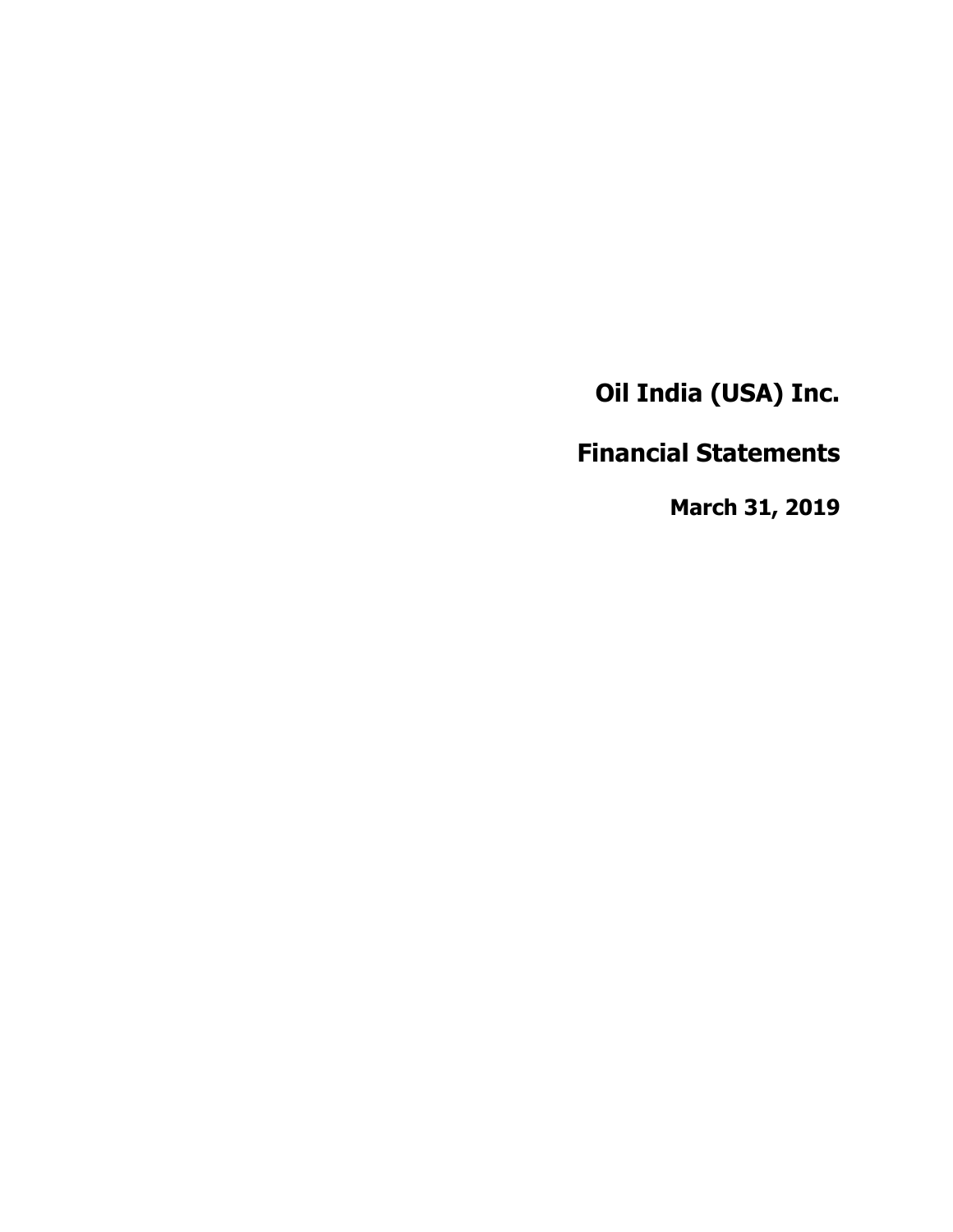March 31, 2019

# Table of Contents

# $Page(s)$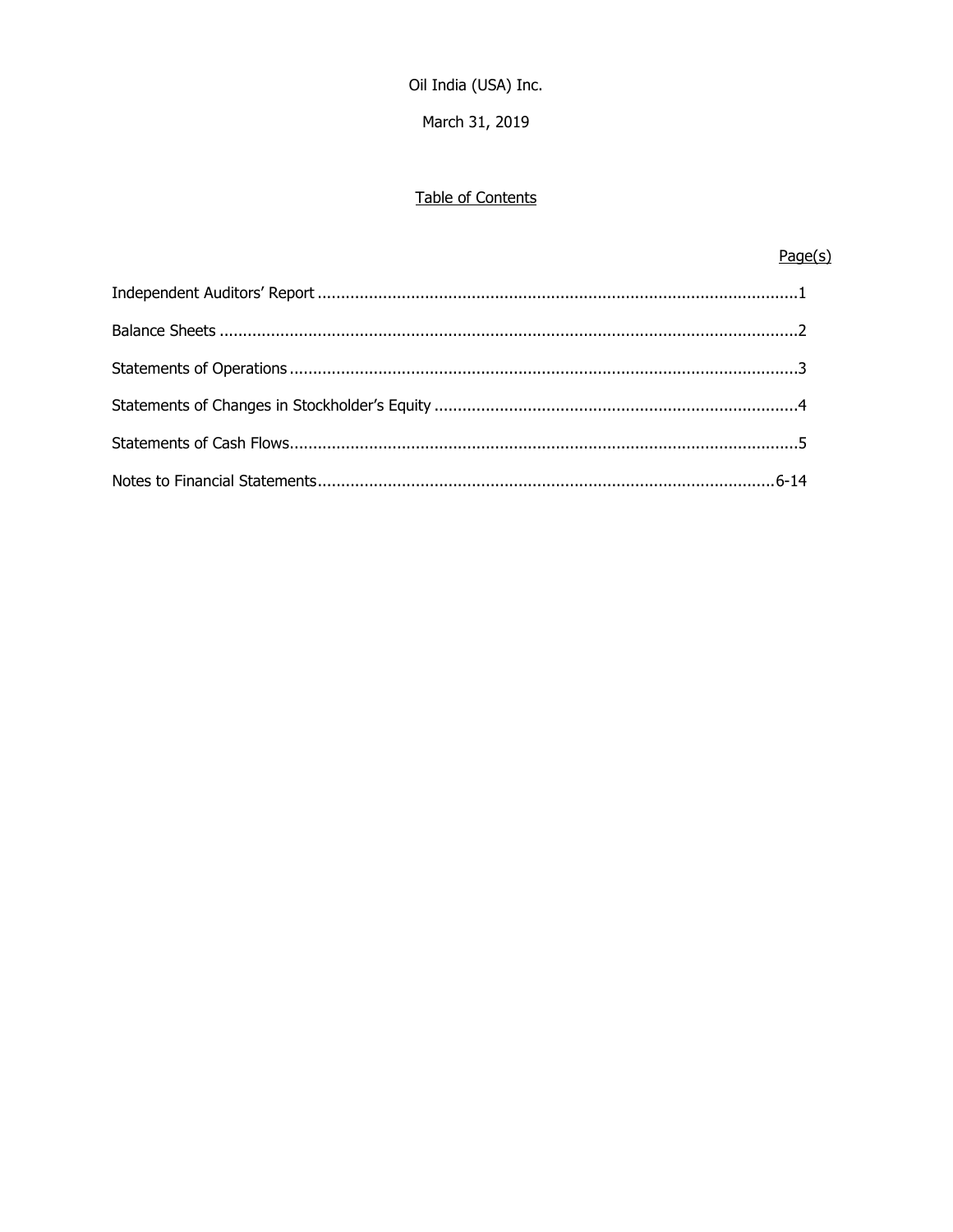

NNELL 5847 San Felipe St., Suite 2600<br>KERR Houston, Texas 77057-3000 Main: (713) 860-1400 Fax: (713) 355-3909

# **Independent Auditors' Report**

To the Board of Directors and Stockholder of Oil India (USA) Inc.

We have audited the accompanying financial statements of Oil India (USA) Inc. (a Texas corporation), which comprise the balance sheets as of March 31, 2019 and 2018, and the related statements of operations, changes in stockholder's equity, and cash flows for the years then ended, and the related notes to the financial statements.

# **Management's Responsibility for the Financial Statements**

Management is responsible for the preparation and fair presentation of these financial statements in accordance with U.S. generally accepted accounting principles; this includes the design, implementation, and maintenance of internal control relevant to the preparation and fair presentation of financial statements that are free from material misstatement, whether due to fraud or error.

# **Auditors' Responsibility**

Our responsibility is to express an opinion on these financial statements based on our audits. We conducted our audits in accordance with U.S. generally accepted auditing standards. Those standards require that we plan and perform the audits to obtain reasonable assurance about whether the financial statements are free from material misstatement.

An audit involves performing procedures to obtain audit evidence about the amounts and disclosures in the financial statements. The procedures selected depend on the auditors' judgment, including the assessment of the risks of material misstatement of the financial statements, whether due to fraud or error. In making those risk assessments, the auditor considers internal control relevant to the entity's preparation and fair presentation of the financial statements in order to design audit procedures that are appropriate in the circumstances, but not for the purpose of expressing an opinion on the effectiveness of the entity's internal control. Accordingly, we express no such opinion. An audit also includes evaluating the appropriateness of accounting policies used and the reasonableness of significant accounting estimates made by management, as well as evaluating the overall presentation of the financial statements.

We believe that the audit evidence we have obtained is sufficient and appropriate to provide a basis for our audit opinion.

# **Opinion**

In our opinion, the financial statements referred to above, present fairly, in all material respects, the financial position of Oil India (USA) Inc. as of March 31, 2019 and 2018, and the results of its operations and its cash flows for the years then ended in accordance with U.S generally accepted accounting principles.

Pannell Kerr Forster y Texas, A.C.

May 17, 2019

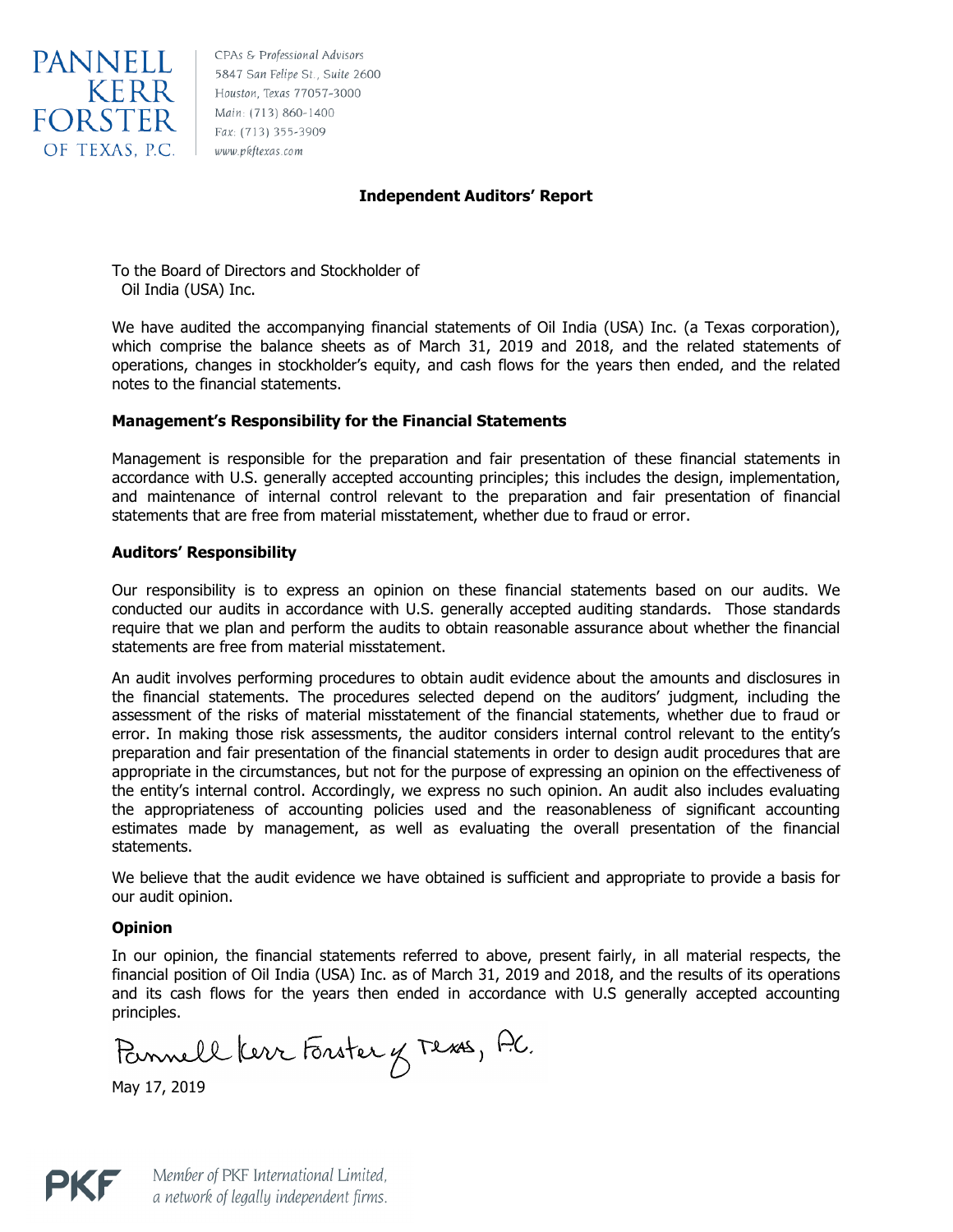# Balance Sheets

|                                                                                                                                                                                                 | March 31,                                                                        |                                                                                  |  |
|-------------------------------------------------------------------------------------------------------------------------------------------------------------------------------------------------|----------------------------------------------------------------------------------|----------------------------------------------------------------------------------|--|
|                                                                                                                                                                                                 | 2019                                                                             | 2018                                                                             |  |
| <b>Assets</b>                                                                                                                                                                                   |                                                                                  |                                                                                  |  |
| Current assets<br>Cash and cash equivalents<br>Certificates of deposit<br>Accounts receivable - oil and natural gas<br>Prepaid expenses                                                         | \$<br>5,666,418<br>2,030,234<br>601,409<br>2,320                                 | \$<br>2,166,581<br>2,500,000<br>909,852                                          |  |
| Total current assets                                                                                                                                                                            | 8,300,381                                                                        | 5,576,433                                                                        |  |
| Oil and natural gas properties, successful efforts method<br>Evaluated property<br>Leasehold costs<br>Drilling costs<br>Completion costs<br>Production equipment<br>Unevaluated leasehold costs | 26,105,522<br>37,961,643<br>56,575,391<br>12,347,051<br>1,799,297<br>134,788,904 | 26,170,493<br>37,739,381<br>55,975,336<br>12,357,572<br>1,931,747<br>134,174,529 |  |
| Accumulated depletion, depreciation and amortization                                                                                                                                            | (85, 634, 782)                                                                   | (79, 342, 170)                                                                   |  |
| Oil and natural gas properties, net                                                                                                                                                             | 49,154,122                                                                       | 54,832,359                                                                       |  |
| Office furniture and equipment, net                                                                                                                                                             | 6,147                                                                            | 9,044                                                                            |  |
| <b>Total assets</b>                                                                                                                                                                             | 57,460,650<br>\$                                                                 | 60,417,836<br>\$                                                                 |  |
| <b>Liabilities and Stockholder's Equity</b>                                                                                                                                                     |                                                                                  |                                                                                  |  |
| <b>Current liabilities</b><br>Accounts payable<br><b>Accrued liabilities</b><br>Payable to Parent<br><b>Total current liabilities</b>                                                           | \$<br>211,384<br>241,646<br>141,475<br>594,505                                   | \$<br>539,053<br>270,737<br>27,922<br>837,712                                    |  |
| Asset retirement obligations                                                                                                                                                                    | 1,648,796                                                                        | 1,673,014                                                                        |  |
| <b>Total liabilities</b>                                                                                                                                                                        | 2,243,301                                                                        | 2,510,726                                                                        |  |
| Commitments and contingencies                                                                                                                                                                   |                                                                                  |                                                                                  |  |
| Stockholder's equity<br>Common stock \$0.01 par value; 12,000,000,000 shares<br>authorized, 11,110,000,000 issued and outstanding as<br>of March 31, 2019 and 2018<br>Retained deficit          | 111,100,000<br>(55,882,651)                                                      | 111,100,000<br>(53, 192, 890)                                                    |  |
| Total stockholder's equity                                                                                                                                                                      | 55,217,349                                                                       | 57,907,110                                                                       |  |
| Total liabilities and stockholder's equity                                                                                                                                                      | 57,460,650<br>\$                                                                 | 60,417,836<br>\$                                                                 |  |

See accompanying notes to financial statements.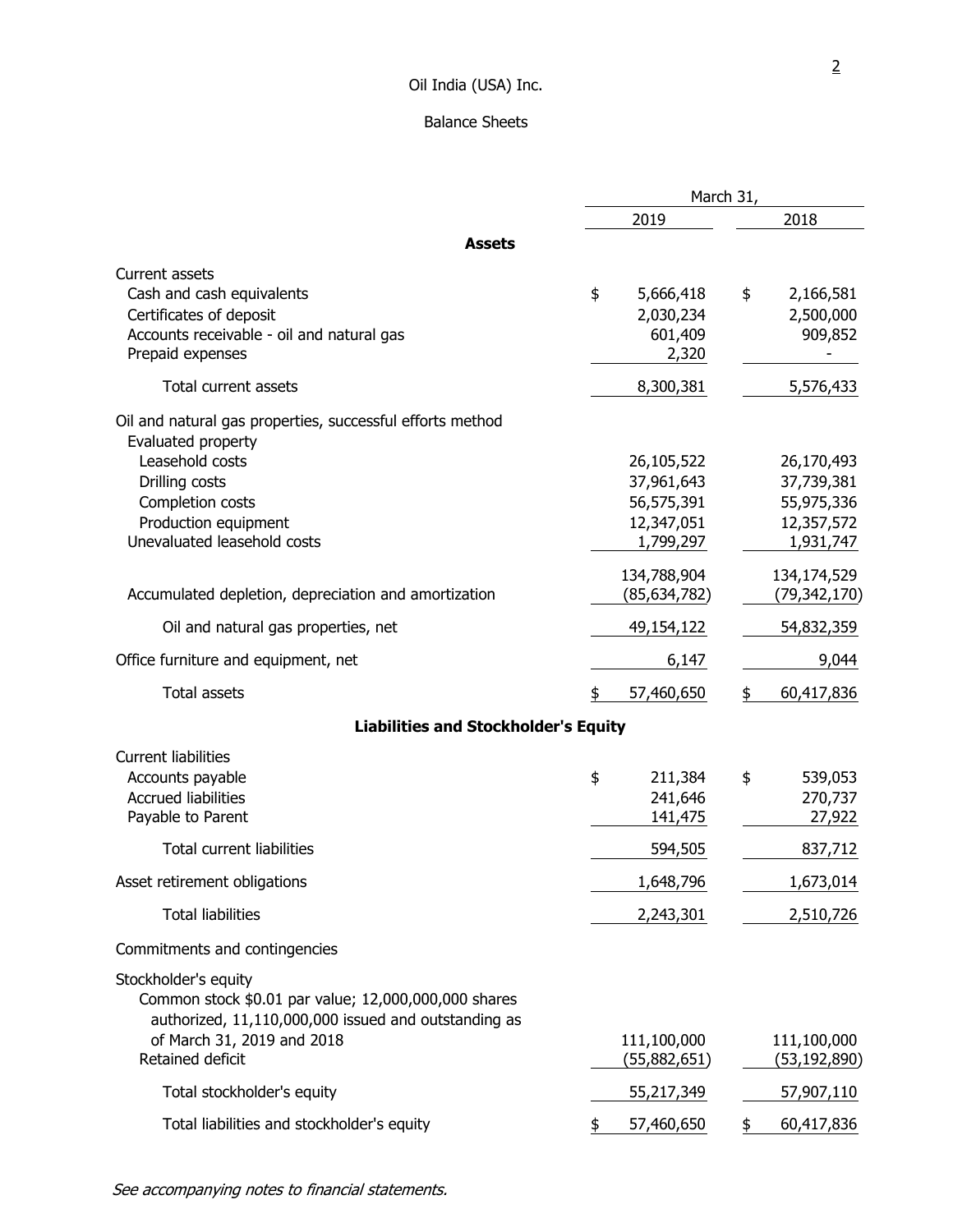# Statements of Operations

|                                                    |    | Year Ended March 31, |    |               |  |
|----------------------------------------------------|----|----------------------|----|---------------|--|
|                                                    |    | 2019                 |    | 2018          |  |
| Oil and natural gas revenues                       | \$ | 6,448,441            | \$ | 6,348,324     |  |
| Operating expenses                                 |    |                      |    |               |  |
| Lease operating                                    |    | 1,587,747            |    | 1,717,885     |  |
| <b>Production taxes</b>                            |    | 226,204              |    | 87,281        |  |
| Marketing and distribution                         |    | 255,722              |    | 661,970       |  |
| Depletion, depreciation and amortization           |    | 6,295,508            |    | 8,708,137     |  |
| Abandonment of expired leases                      |    | 132,450              |    | 830,484       |  |
| Accretion expense                                  |    | 41,402               |    | 62,236        |  |
| General and administrative                         |    | 678,988              |    | 700,576       |  |
| Loss on disposal of office furniture and equipment |    |                      |    | 5,584         |  |
| Gain on sale of oil and natural gas properties     |    |                      |    | (91, 832)     |  |
| Total operating expenses                           |    | 9,218,021            |    | 12,682,321    |  |
| Loss from operations                               |    | (2,769,580)          |    | (6, 333, 997) |  |
| Other income                                       |    |                      |    |               |  |
| Interest income                                    |    | 79,819               |    |               |  |
| Other income                                       |    |                      |    | 29            |  |
| Total other income, net                            |    | 79,819               |    | 29            |  |
| Loss before income tax expense                     |    | (2,689,761)          |    | (6,333,968)   |  |
| Income tax                                         |    |                      |    |               |  |
| Net loss                                           |    | (2,689,761)          |    | (6,333,968)   |  |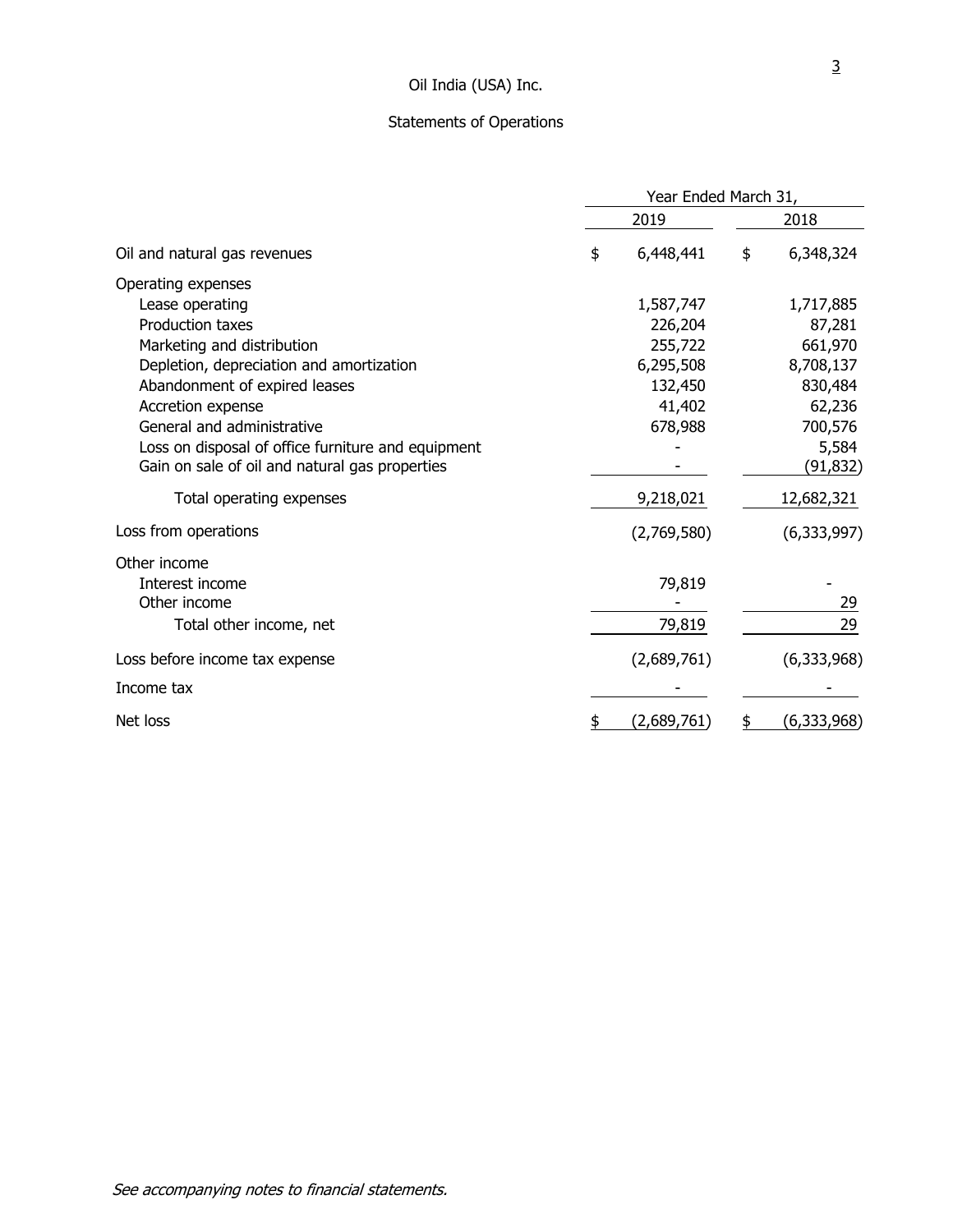# Statements of Changes in Stockholder's Equity

# For the Years Ended March 31, 2019 and 2018

|                                          | Common Stock   |                  |                               |                     | <b>Total</b>            |
|------------------------------------------|----------------|------------------|-------------------------------|---------------------|-------------------------|
|                                          | <b>Shares</b>  | Amount           | Additional<br>Paid-In Capital | Retained<br>Deficit | Stockholder's<br>Equity |
| Balance, March 31, 2017                  | 2,110,000,000  | 21,100,000<br>\$ | 90,000,000<br>\$              | (46,858,922)<br>\$  | 64,241,078<br>\$        |
| Issuance of common stock<br>at par value | 9,000,000,000  | 90,000,000       | (90,000,000)                  |                     |                         |
| Net loss                                 |                |                  |                               | (6,333,968)         | (6,333,968)             |
| Balance, March 31, 2018                  | 11,110,000,000 | 111,100,000      |                               | (53, 192, 890)      | 57,907,110              |
| Net loss                                 |                |                  |                               | (2,689,761)         | (2,689,761)             |
| Balance, March 31, 2019                  | 11,110,000,000 | 111,100,000      |                               | (55,882,651)        | 55,217,349              |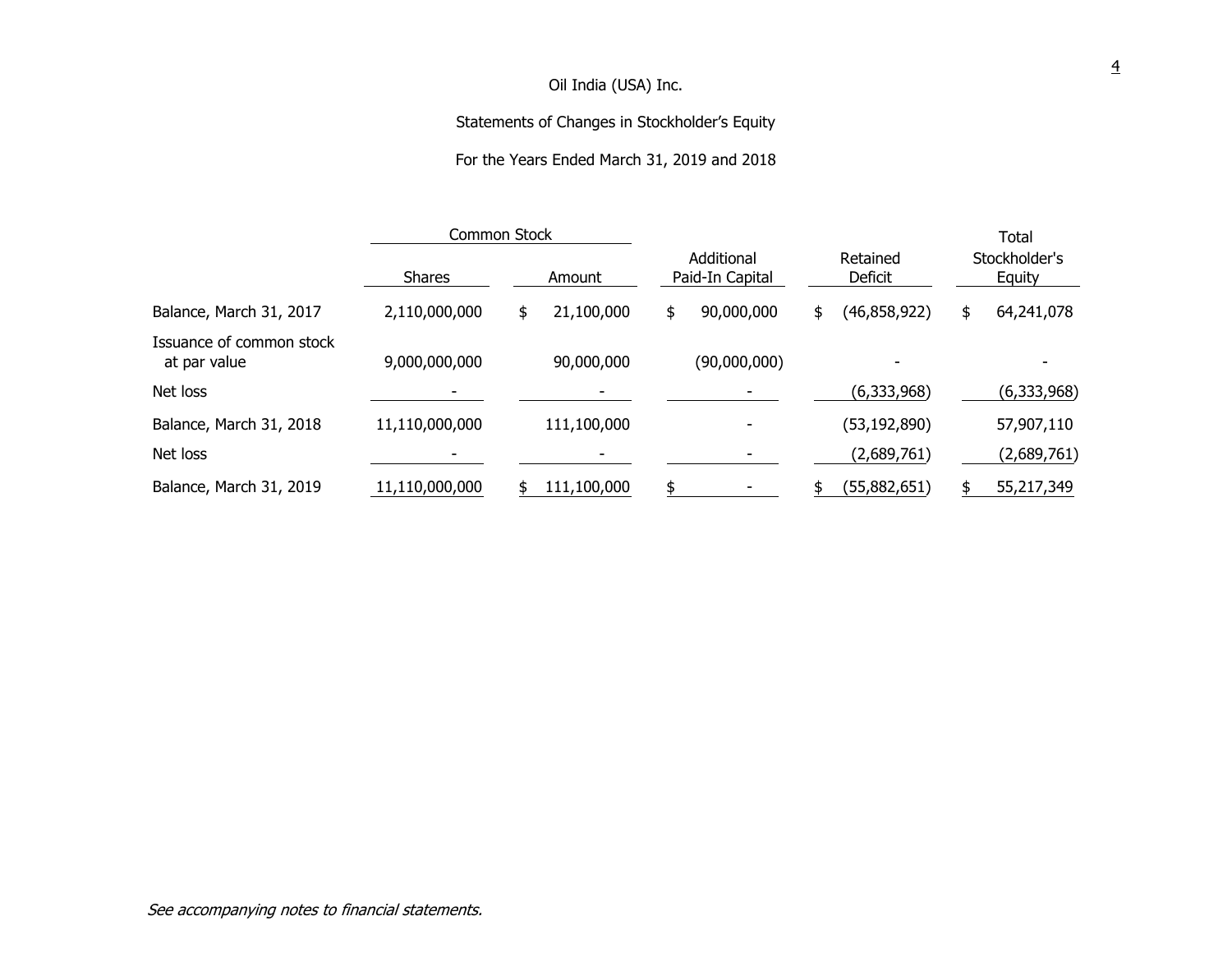# Statements of Cash Flows

|                                                                                                                                                                                                                                                                                                                                                                                            | Year Ended March 31, |                                                      |    |                                                                   |
|--------------------------------------------------------------------------------------------------------------------------------------------------------------------------------------------------------------------------------------------------------------------------------------------------------------------------------------------------------------------------------------------|----------------------|------------------------------------------------------|----|-------------------------------------------------------------------|
|                                                                                                                                                                                                                                                                                                                                                                                            |                      | 2019                                                 |    | 2018                                                              |
| Cash flows from operating activities:<br>Net loss<br>Adjustments to reconcile net loss to net cash                                                                                                                                                                                                                                                                                         | \$                   | (2,689,761)                                          | \$ | (6,333,968)                                                       |
| provided by operating activities:<br>Depletion, depreciation and amortization<br>Abandonment of expired leases<br>Accretion expense<br>Loss on disposal of office furniture and equipment<br>Gain on sale of oil and natural gas properties<br>Deferred income tax expense<br>Changes in operating assets and liabilities<br>Accounts receivable - oil and natural gas<br>Prepaid expenses |                      | 6,295,508<br>132,450<br>41,402<br>308,443<br>(2,320) |    | 8,708,137<br>830,484<br>62,236<br>5,584<br>(91, 832)<br>(41, 718) |
| Accounts payable<br><b>Accrued liabilities</b><br>Net cash provided by operating activities                                                                                                                                                                                                                                                                                                |                      | (118,064)<br>(29,091)<br>3,938,567                   |    | 77,302<br>(131, 736)<br>3,084,489                                 |
| Cash flows from investing activities:<br>Acquisition of oil and natural gas properties<br>Change in capital expenditure accrual<br>Proceeds from sale of office furniture and equipment<br>Proceeds from sale of oil and natural gas properties<br>Net cash used in investing activities                                                                                                   |                      | (812, 444)<br>(209, 605)<br>(1,022,049)              |    | (362, 213)<br>(95, 325)<br>1,800<br>200,000<br>(255, 738)         |
| Cash flows from financing activities:<br>Borrowing from (repayments to) Parent, net<br>Net cash provided by (used in) financing activities                                                                                                                                                                                                                                                 |                      | 113,553<br>113,553                                   |    | (140, 728)<br>(140, 728)                                          |
| Net increase in cash and cash equivalents<br>Cash and cash equivalents - beginning of year                                                                                                                                                                                                                                                                                                 |                      | 3,030,071<br>4,666,581                               |    | 2,688,023<br>1,978,558                                            |
| Cash and cash equivalents - end of year                                                                                                                                                                                                                                                                                                                                                    | \$                   | 7,696,652                                            | \$ | 4,666,581                                                         |
| Supplemental non-cash investing activities:<br>ARO liabilities incurred and revisions to estimates                                                                                                                                                                                                                                                                                         | \$                   | (65, 620)                                            | \$ | 8,406                                                             |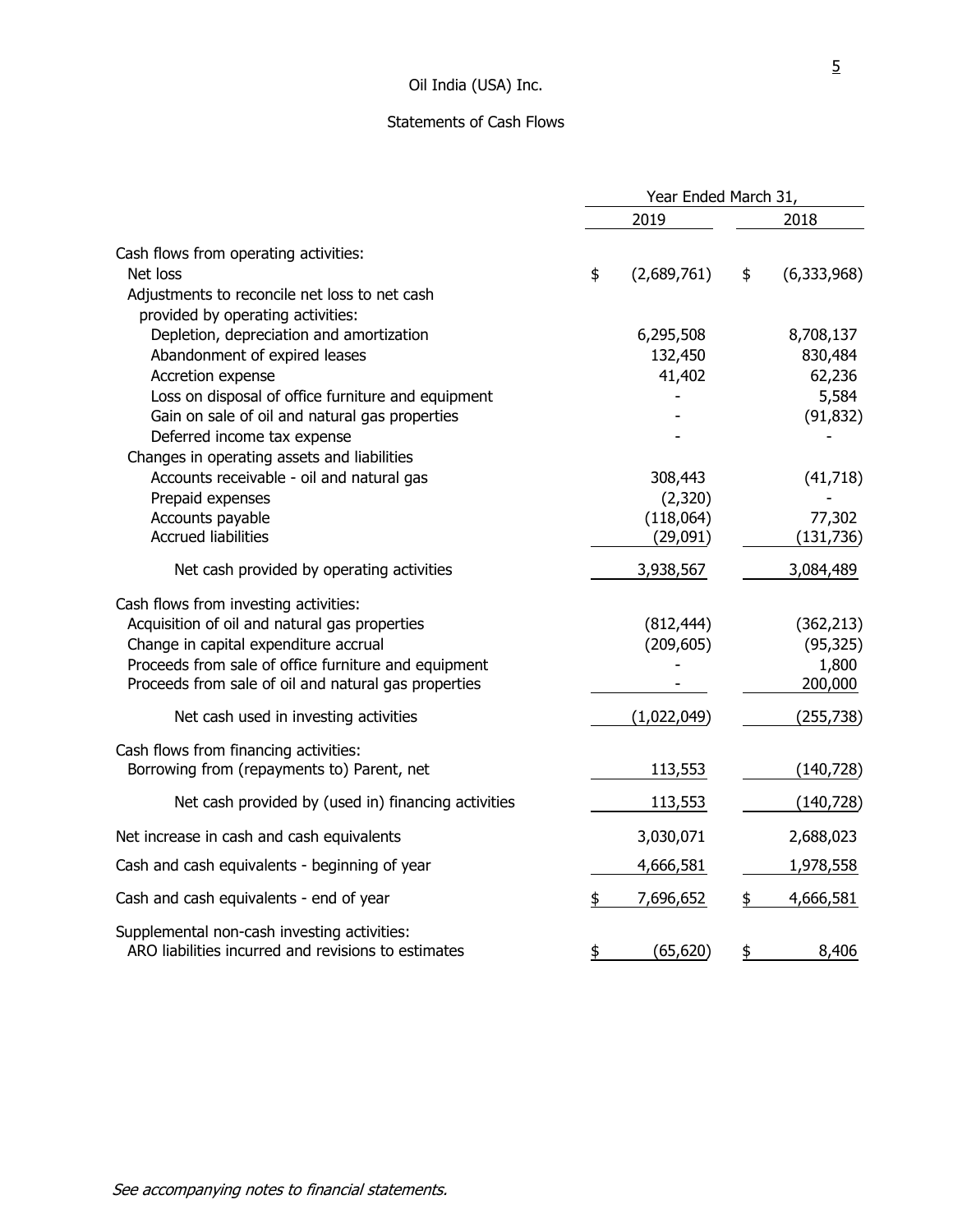March 31, 2019

# **Note 1 - Nature of Operations**

## Background

Oil India (USA) Inc. (the "Company") was formed on September 26, 2012 as a Texas corporation. The Company is a wholly-owned subsidiary of Oil India Limited (the "Parent"). The Company is a petroleum exploration and production company engaged in the acquisition, exploration, and development of properties for the production of crude oil and natural gas from underground reservoirs.

On October 4, 2012, the Company entered into a purchase and participation agreement (the "Agreement") with Carrizo Oil & Gas, Inc. and one of its affiliates (collectively, "Carrizo") to acquire a 20% working interest in oil and natural gas properties located in the Niobrara Formation area in Weld, Morgan, and Adams counties of the State of Colorado.

# **Note 2 - Summary of Significant Accounting Policies**

## Cash and cash equivalents

Cash and cash equivalents include all highly liquid investments with original maturities of three months or less from the date of purchase.

## Oil and natural gas properties

The Company uses the successful efforts method of accounting for oil and natural gas producing activities. Costs to acquire mineral interests in oil and natural gas properties, costs to drill and equip exploratory wells that find proved reserves, costs to drill and equip development wells, and related asset retirement costs are capitalized. With respect to amounts paid by the Company for its carry obligation, they are recorded to oil and natural gas properties in cost categories incurred as tangible and intangible drilling costs, completion costs and production equipment. Additionally, interest costs, if appropriate, are capitalized to oil and natural gas properties during the period that unevaluated leasehold costs and costs of wells in progress are undergoing development and preparation for their intended use until reserves have been identified. Costs to drill exploratory wells that do not find proved reserves, geological and geophysical costs, and costs of carrying and retaining unevaluated properties are expensed.

Capitalized costs of producing oil and natural gas properties, after considering estimated residual salvage values, are depreciated and depleted on a field level (common reservoir) using the unit-of-production method using proved producing oil and natural gas reserves. Evaluated oil and natural gas leasehold costs are depleted using the unit-of-production method based on total proved oil and natural gas reserves. Unevaluated property costs, costs of wells in progress and related capitalized interest costs, if any, are excluded from the depletable base until the related costs are considered developed or until proved reserves are found.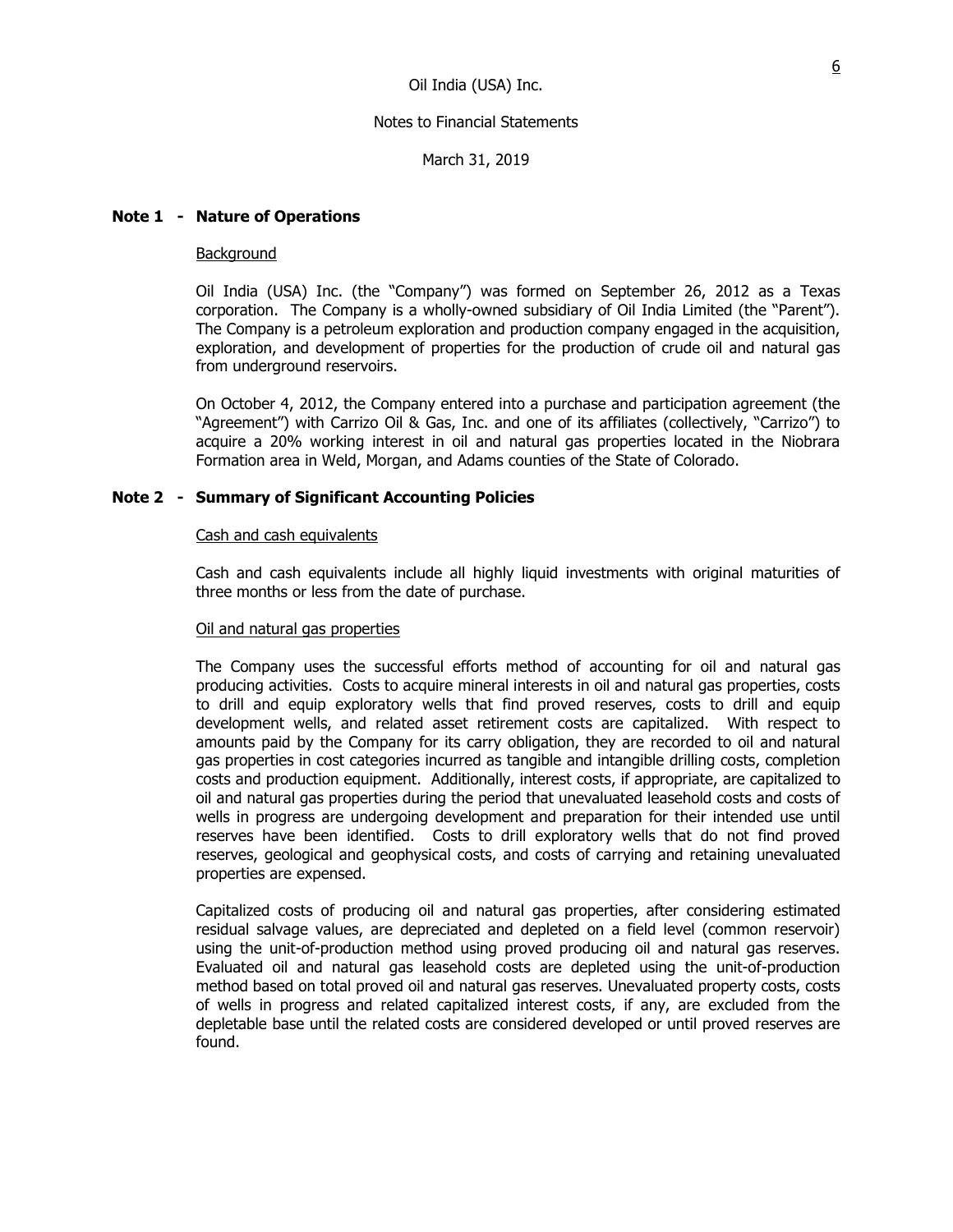March 31, 2019

## **Note 2 - Summary of Significant Accounting Policies (Continued)**

#### Oil and natural gas properties (continued)

Upon sale or retirement of a complete unit of an evaluated property, the cost and related accumulated depreciation, depletion, and amortization are eliminated from the property accounts, and the resulting gain or loss is recognized in the statements of operations. On the retirement or sale of a partial unit of evaluated property, the cost and related accumulated depreciation, depletion, and amortization apportioned to the interest retired or sold are eliminated from the property accounts, and the resulting gain or loss is recognized in the statements of operations.

Upon sale of an entire interest in an unevaluated property, gain or loss on the sale is recognized, taking into consideration the amount of any recorded impairment if the property had been assessed individually. If a partial interest in an unproved property is sold, the amount received is treated as a reduction of the cost of the interest retained.

Evaluated oil and natural gas properties are reviewed for impairment whenever events or changes in circumstances indicate that the carrying amounts may not be recoverable, which is generally performed at the field level. Assets are grouped at the lowest level for which there is identifiable cash flows that are largely independent of the cash flows of other groups of assets. Estimates of future undiscounted net cash flows are determined by a third-party petroleum engineering firm for proved oil and natural gas properties to determine the recoverability of carrying amounts. If the net cost exceeds the undiscounted future net cash flows, then the fair value is determined using the discounted future net cash flows as the new carrying value with any excess net cost recorded as impairment with a corresponding amount recorded to accumulated depreciation, depletion and amortization. As of March 31, 2019 and 2018, no impairment of proved oil and natural gas properties is required.

Unevaluated oil and natural gas properties totaled \$1,799,297 and \$1,931,747 at March 31, 2019 and 2018, respectively. These properties are periodically assessed for impairment of value and a loss is recognized at the time of impairment by providing an impairment allowance. As unevaluated leases expire and are not renewed estimated costs of these leases are charged to abandonment expense. No impairment was required as of March 31, 2019 and 2018; however, abandonment of expired leases charged to expense totaled \$132,450 and \$830,484 for the years ended March 31, 2019 and 2018, respectively.

During the year ended March 31, 2018, the Company sold working interests in oil and natural gas properties generating total proceeds of \$200,000 and recorded a gain totaling \$91,832, included in gain on sale of natural gas properties in the accompanying statements of operations.

#### Asset retirement obligations

The Company records an asset retirement obligation for the abandonment of oil and natural gas producing properties (see Note 3). The asset retirement obligation is recorded at its estimated fair value on the date that the obligation is incurred and accretion expense is recognized over time as the discounted liability is accreted to its expected settlement value. Fair value is measured using expected future cash outflows which considers an estimate of the cost to plug and abandon wells (excluding salvage value), future inflation rates and is discounted at the Company's credit-adjusted risk-free interest rate.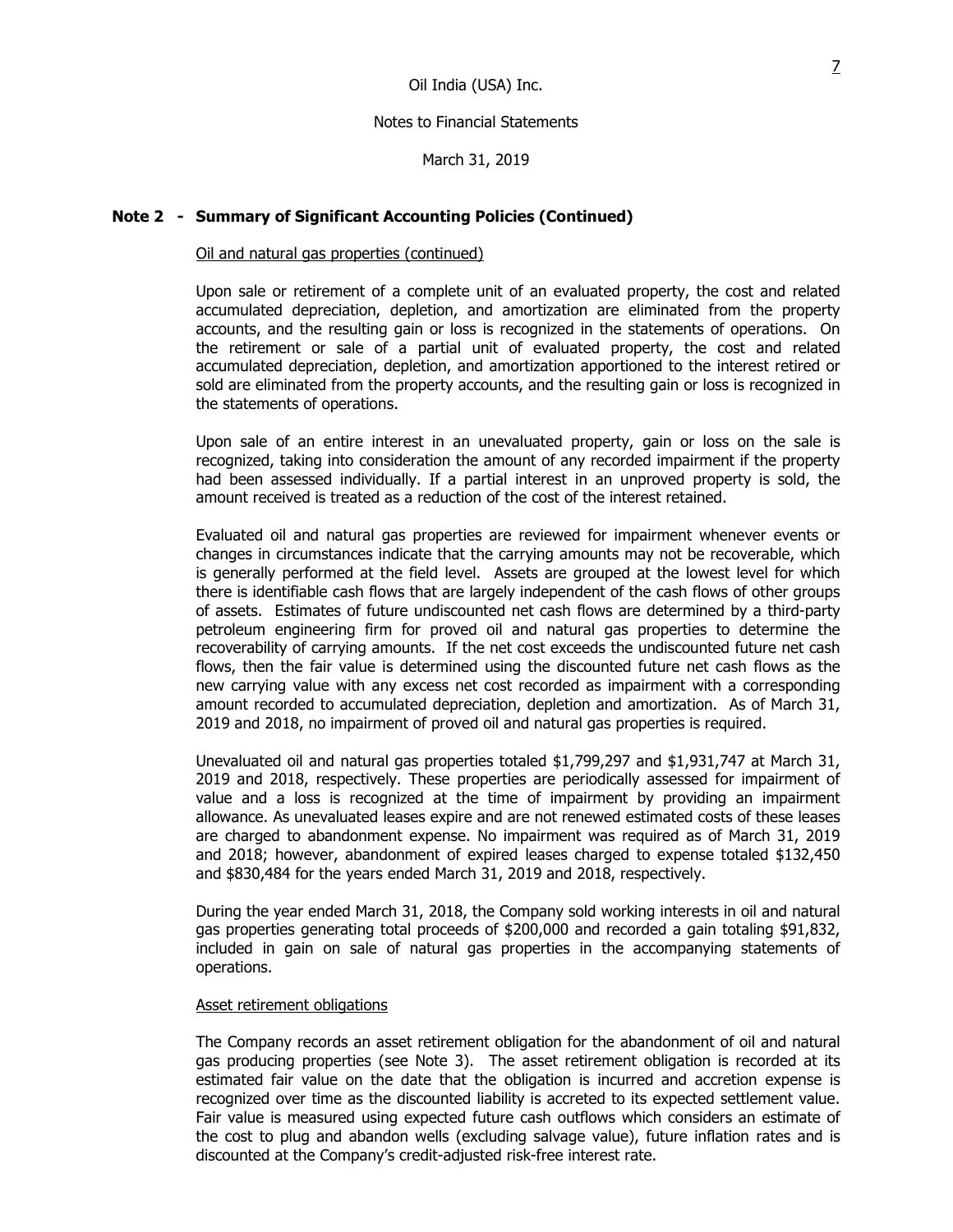### Notes to Financial Statements

March 31, 2019

## **Note 2 - Summary of Significant Accounting Policies (Continued)**

#### Asset retirement obligations (continued)

The fair value of the estimated asset retirement cost is capitalized as part of the carrying amount of the applicable proved oil and natural gas property and depleted with the corresponding proved oil and natural gas property using the unit-of-production method. Periodically the asset retirement obligation is re-measured to determine if a revision to the estimate is necessary with any revisions being recorded as an adjustment to oil and natural gas property.

#### Concentrations of credit risk

Financial instruments, which potentially subject the Company to concentrations of credit risk, consist principally of cash, accounts receivable – oil and natural gas, and debt. The Company maintains its cash with financial institutions it believes have a high credit quality. The Company at times maintains bank deposits in excess of federally-insured limits (\$250,000). The possibility of a loss exists if the bank holding excess deposits was to fail. All of the Company's accounts receivable are from its operators of the Company's oil and natural gas properties resulting from oil and natural gas sales. To mitigate this credit risk, the Company closely monitors the payment history and credit worthiness of its operators.

#### Revenue recognition and natural gas imbalances

Revenues from the sale of crude oil and natural gas production are recognized when oil and natural gas is sold at a fixed and determinable price, delivery has occurred, title has transferred and collectability is reasonably assured, net of royalties. An accrual is recorded at each reporting period by estimating the oil and natural gas volumes produced and delivered, net of royalties, and the corresponding oil and natural gas prices for periods when actual production information is not available. Crude oil that remains within the field tanks that is not sold at each reporting period is considered not produced. The Company follows the sales method of accounting for oil and natural gas revenues whereby revenue is recognized for all oil and natural gas sold to purchasers, regardless of whether the sales are proportionate to the Company's ownership interest in the property. Production imbalances are recognized as an asset or liability to the extent that the Company has an imbalance on a specific property that is in excess of its remaining proved oil and natural gas reserves. Oil and natural gas sales volumes are not significantly different from the Company's share of production, and as of March 31, 2019 and 2018, the Company did not have any material production imbalances.

### Fair value of financial instruments

The Company measures fair value in accordance with Financial Accounting Standards Board ("FASB") Accounting Standards Codification ("ASC") Topic 820, "Fair Value Measurements and Disclosures," which defines fair value, establishes a framework for measuring fair value, establishes a fair value hierarchy based on the quality of inputs used to measure fair value and enhances disclosure requirements for fair value measurements.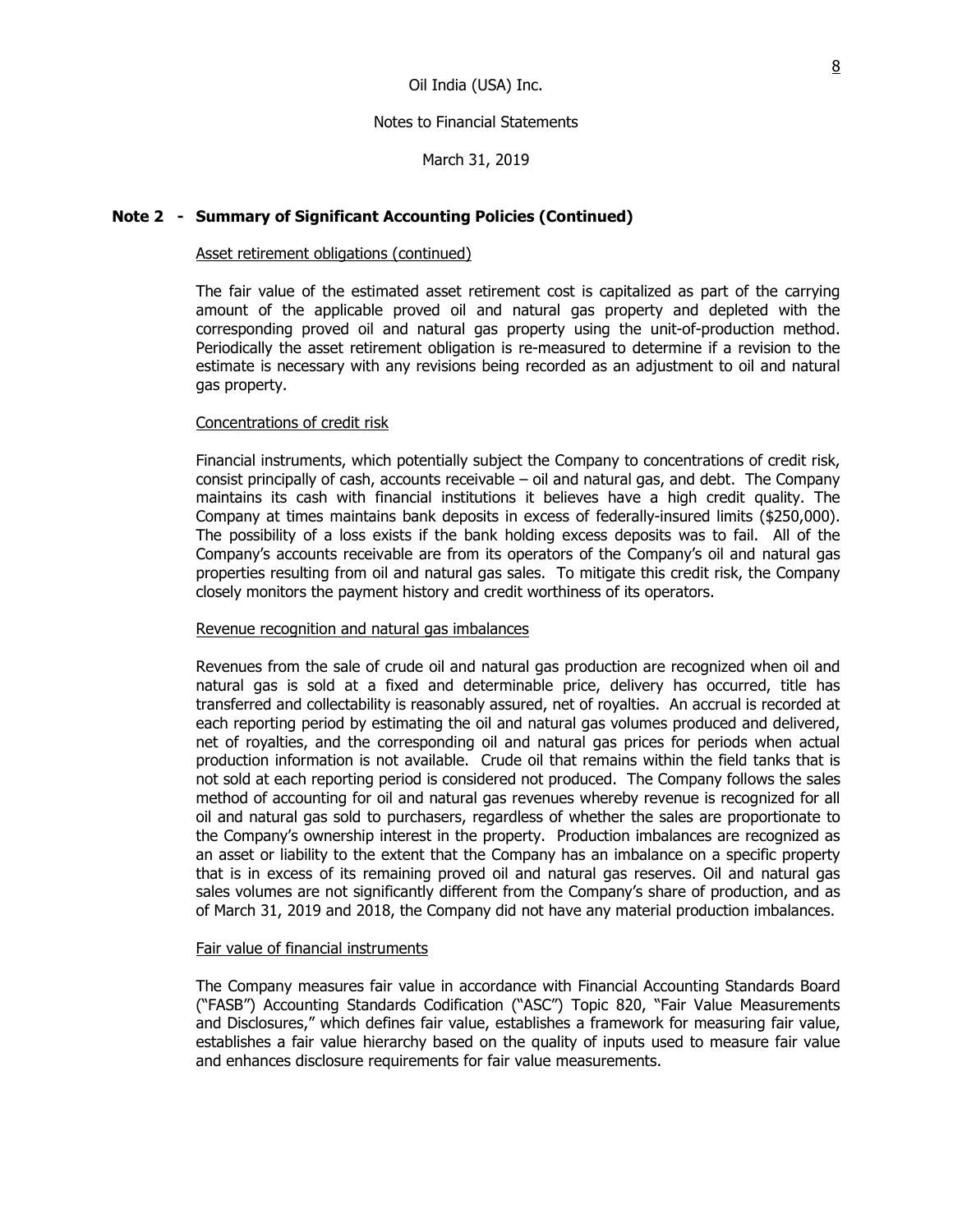March 31, 2019

# **Note 2 - Summary of Significant Accounting Policies (Continued)**

#### Fair value of financial instruments (continued)

A three-level valuation hierarchy for disclosure of fair value measurements categorizes assets and liabilities measured at fair value into one of three different levels depending on the observability of the inputs employed in the measurement. Level 1 inputs include observable inputs such as quoted prices in active markets at the measurement date for identical, unrestricted assets or liabilities. Level 2 inputs include inputs that are observable directly or indirectly such as quoted prices in markets that are not active, or inputs which are observable, either directly or indirectly, for substantially the full term of the asset or liability. Level 3 inputs include unobservable inputs for which there is little or no market data and which the Company makes its own assumptions about how market participants would price the assets and liabilities.

#### Use of estimates

The preparation of financial statements in conformity with U.S. generally accepted accounting principles requires management to make estimates and assumptions that affect the reported amounts of assets and liabilities and disclosure of contingent assets and liabilities at the date of the financial statements and the reported amounts of revenues and expenses during the reporting period. Actual results could differ from those estimates. Management believes that these estimates and assumptions provide a reasonable basis for the fair presentation of the financial statements.

Significant estimates include volumes of oil and natural gas reserves used in calculating depletion, depreciation and amortization of oil and natural gas properties, future net revenues and abandonment obligations, impairment of developed and undeveloped properties, the collectability of outstanding accounts receivable, contingencies, and the results of any current and future litigation. Oil and natural gas reserve estimates, which are the basis for unit-of-production depletion and depreciation, have numerous inherent uncertainties. The accuracy of any reserve estimate is a function of the quality of available data and of engineering and geological interpretation and judgment. Subsequent drilling results, testing, and production may justify revision of such estimates. Accordingly, reserve estimates are often different from the quantities of oil and natural gas that are ultimately recovered. In addition, reserve estimates are sensitive to changes in wellhead prices of crude oil and natural gas. Such prices have been volatile in the past and can be expected to be volatile in the future.

The Company's significant estimates are based on current assumptions that may be materially affected by changes to future economic conditions, such as the market prices received for sales of volumes of oil and natural gas, and are primarily based upon the data and information received from the operators. Future changes in these assumptions may affect these estimates materially in the near term.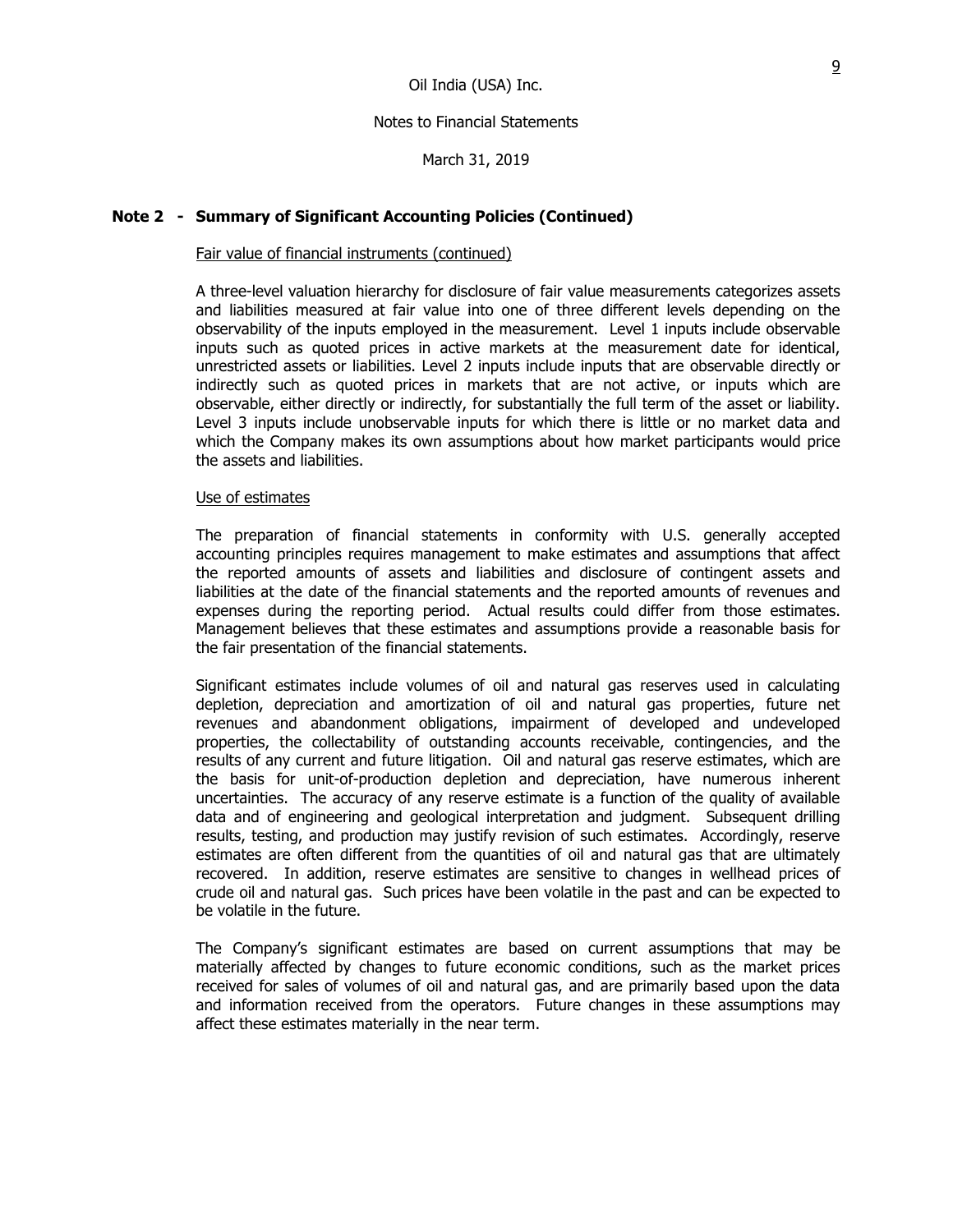March 31, 2019

# **Note 2 - Summary of Significant Accounting Policies (Continued)**

## Income taxes

Provisions for income taxes are based on taxes payable or refundable for the current period and deferred taxes on temporary differences between the amount of taxable income and pretax financial income and between the tax basis of assets and liabilities and their reported amounts in the financial statements. Deferred tax assets and liabilities are included in the financial statements at currently enacted income tax rates applicable to the period in which the deferred tax assets and liabilities are expected to be realized or settled. As changes in tax laws or rates are enacted, deferred tax assets and liabilities are adjusted through the provision for income taxes. The impact of an uncertain tax position is recognized only if it is more likely than not of being sustained upon examination of the relevant taxing authority.

The state of Texas has a gross margin tax of 0.75% that is levied on taxable margin. Taxable margin is defined as total revenue less deduction for costs of goods sold or compensation and benefits in which total calculated taxable margin cannot exceed 70% of total revenue.

Management has evaluated the Company's tax positions and concluded that the Company has taken no uncertain tax positions that require adjustment to the financial statements. The Company will account for interest and penalties assessed as a result of an examination, if any in income tax expense. The Company had no tax-related interest or penalties for the years ended March 31, 2019 and 2018.

During December 2017, the Tax Cuts and Job Act ("TCJA") was enacted in the U.S. The TCJA permanently reduces the maximum corporate income tax rate from 35% to a flat rate of 21% effective January 1, 2018. FASB ASC 740, "Income Taxes", requires deferred tax assets and tax liabilities to be measured at the enacted tax rate expected to apply when the reversal affects the amount of taxes payable or refundable. This required a revaluation of the deferred tax assets and tax liabilities as of December 31, 2017, to reflect the reduced rate of tax over which temporary items will reverse, with the resulting impact of the rate change included in income from continuing operations, if required (See Note 6).

## Recent accounting pronouncements

In May 2014, the FASB issued an ASU on a comprehensive new revenue recognition standard that will supersede Accounting Standards Codification 605, Revenue Recognition. The ASU creates a framework under which an entity will allocate the transaction price to separate performance obligations and recognize revenue when each performance obligation is satisfied. Under the ASU, entities will be required to use judgment and make estimates, including identifying performance obligations in a contract, estimating the amount of variable consideration to include in the transaction price, allocating the transaction price to each separate performance obligation, and determining when an entity satisfies its performance obligations.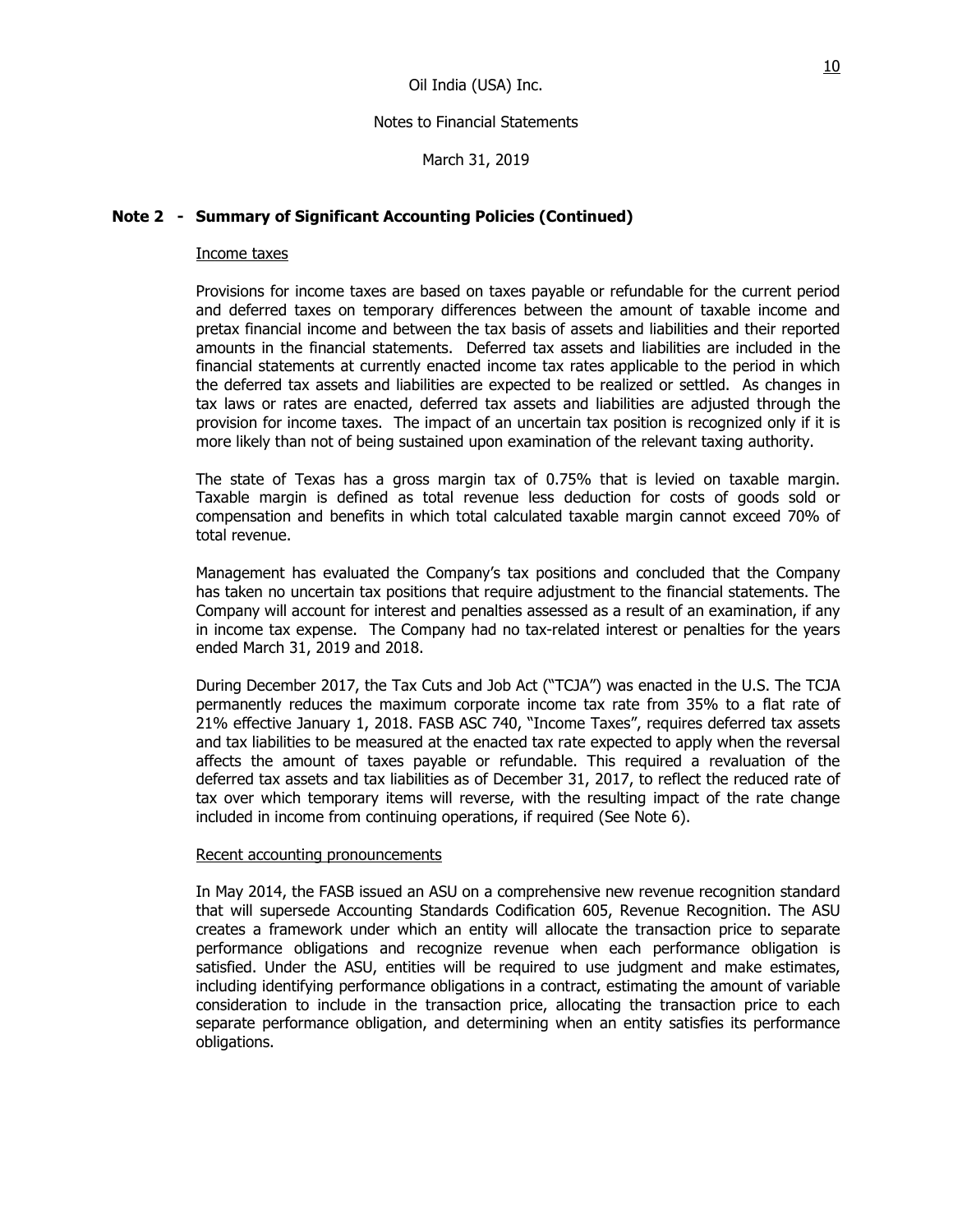March 31, 2019

# **Note 2 - Summary of Significant Accounting Policies (Continued)**

### Recent accounting pronouncements (continued)

The ASU allows for either "full retrospective" adoption, meaning that the standard is applied to all of the periods presented with a cumulative catch-up as of the earliest period presented, or "modified retrospective" adoption, meaning the standard is applied only to the most current period presented in the financial statements with a cumulative catch-up as of the current period. The standard is effective for annual reporting periods beginning after December 15, 2018, including interim periods within that reporting period, for nonpublic entities. The Company is still evaluating the impact that the ASU will have on its financial statements and related disclosures however based on the nature of its activities does not believe the adoption of this standard will have a material impact on financial statements.

In February 2016, the FASB issued an ASU update for leases. The ASU introduces a lessee model that brings most leases on the balance sheet. The new standard also aligns many of the underlying principles of the new lessor model with those in the current accounting guidance as well as the FASB's new revenue recognition standard. However, the ASU eliminates the use of bright-line tests in determining lease classification as required in the current guidance. The ASU also requires additional qualitative disclosures along with specific quantitative disclosures to better enable users of financial statements to assess the amount, timing, and uncertainty of cash flows arising from leases. The ASU is effective for annual reporting periods beginning after December 15, 2019, including interim periods within that reporting period, using a modified retrospective approach. Early adoption is permitted. The Company is still evaluating the impact that the ASU will have on its financial statements and related disclosures.

## **Note 3 - Asset Retirement Obligations**

A summary of the changes in the asset retirement obligation for the years ending March 31 are as follows:

|                                                |  | 2019      |    | 2018      |  |
|------------------------------------------------|--|-----------|----|-----------|--|
| Asset retirement obligation, beginning of year |  | 1,673,014 | \$ | 1,602,372 |  |
| Liabilities incurred                           |  | 15,256    |    | 8,406     |  |
| Revisions of estimate                          |  | (80, 876) |    |           |  |
| Accretion expense                              |  | 41,402    |    | 62,236    |  |
| Asset retirement obligation, end of year       |  | 1,648,796 | S  | 1,673,014 |  |

## **Note 4 - Fair Value Measurements**

The initial measurement of asset retirement obligations at fair value is calculated using discounted cash flow techniques and based on internal estimates of future retirement costs associated with property, plant and equipment.

Significant Level 3 inputs used in the calculation of asset retirement obligations include plugging costs and reserve lives. A reconciliation of the Company's asset retirement obligations is presented in Note 3 - Asset Retirement Obligations.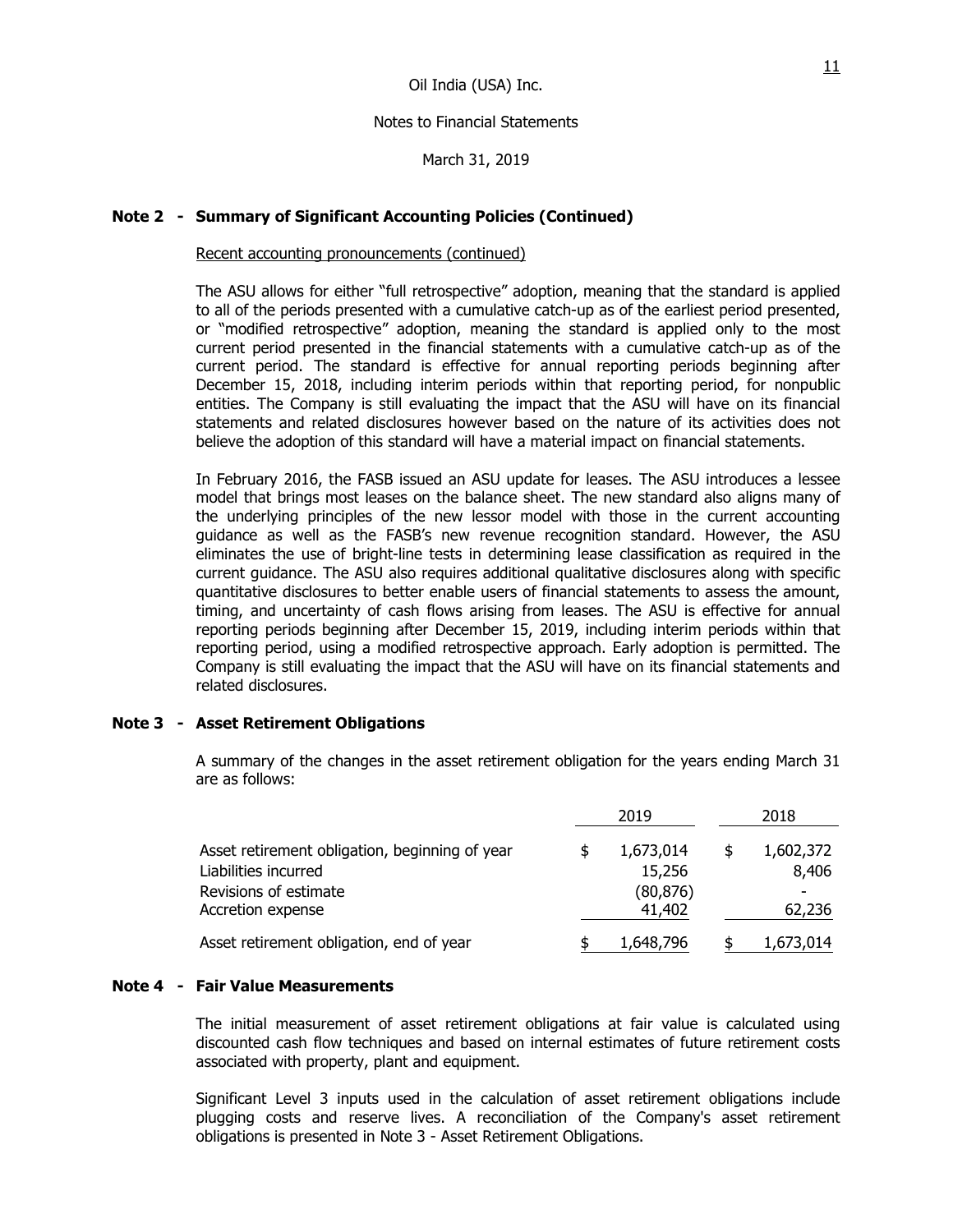March 31, 2019

## **Note 4 - Fair Value Measurements (Continued)**

Significant Level 3 inputs associated with the calculation of discounted cash flows used in the impairment analysis include the Company's estimate of future crude oil, natural gas, and natural gas liquids prices, production costs, development expenditures, anticipated production of proved reserves, appropriate risk-adjusted discount rates and other relevant data (see Note 2 - Summary of Significant Accounting Policies under the caption "Oil and natural gas properties").

### **Note 5 - Related Party Transactions**

The Parent from time to time makes advances to the Company for both capital expenditure and working capital needs. Total expenses incurred by the Parent and billed to the Company was \$113,553 and \$27,922 for the years ended March 31, 2019 and 2018, respectively, and are comprised of certain employee benefits and travel costs billed at actual costs incurred. The total amount of outstanding advances from the Parent was \$141,475 and \$27,922 at March 31, 2019 and 2018, respectively, and is recorded as payable to Parent within the balance sheets.

The Parent made a contribution of \$90,000,000 in March 2017 to fund the payoff of the line of credit. During the year ended March 31, 2018, 9,000,000,000 shares of common stock were issued to the Parent at par of \$0.01 per share for no additional consideration.

#### **Note 6 - Income Taxes**

Deferred income taxes reflect the net tax effects of temporary differences between the carrying amounts of assets and liabilities for financial reporting purposes and the amounts used for income tax purposes using a U.S. Federal statutory corporate rate of 21% as of March 31, 2019 and 2018. The significant components of the net deferred tax asset as of March 31 are as follows:

|                                             | 2019 |              | 2018 |                |
|---------------------------------------------|------|--------------|------|----------------|
| Differences in depletion, depreciation, and |      |              |      |                |
| amortization of property for tax purposes   |      | (5,391,688)  |      | (2,387,228)    |
| Federal net operating loss carryforward     |      | 15,667,349   |      | 12,533,757     |
| State net operating loss carryforward       |      | 2,728,879    |      | 2,183,082      |
| Valuation allowance                         |      | (13,004,540) |      | (12, 329, 611) |
| Deferred tax asset                          |      |              |      |                |

The Company had a net operating loss carryforward available at March 31, 2019 that amounts to \$74,606,422, of which \$63,912,859 will begin to expire in 2033 and \$10,693,563 will be carried forward indefinitely.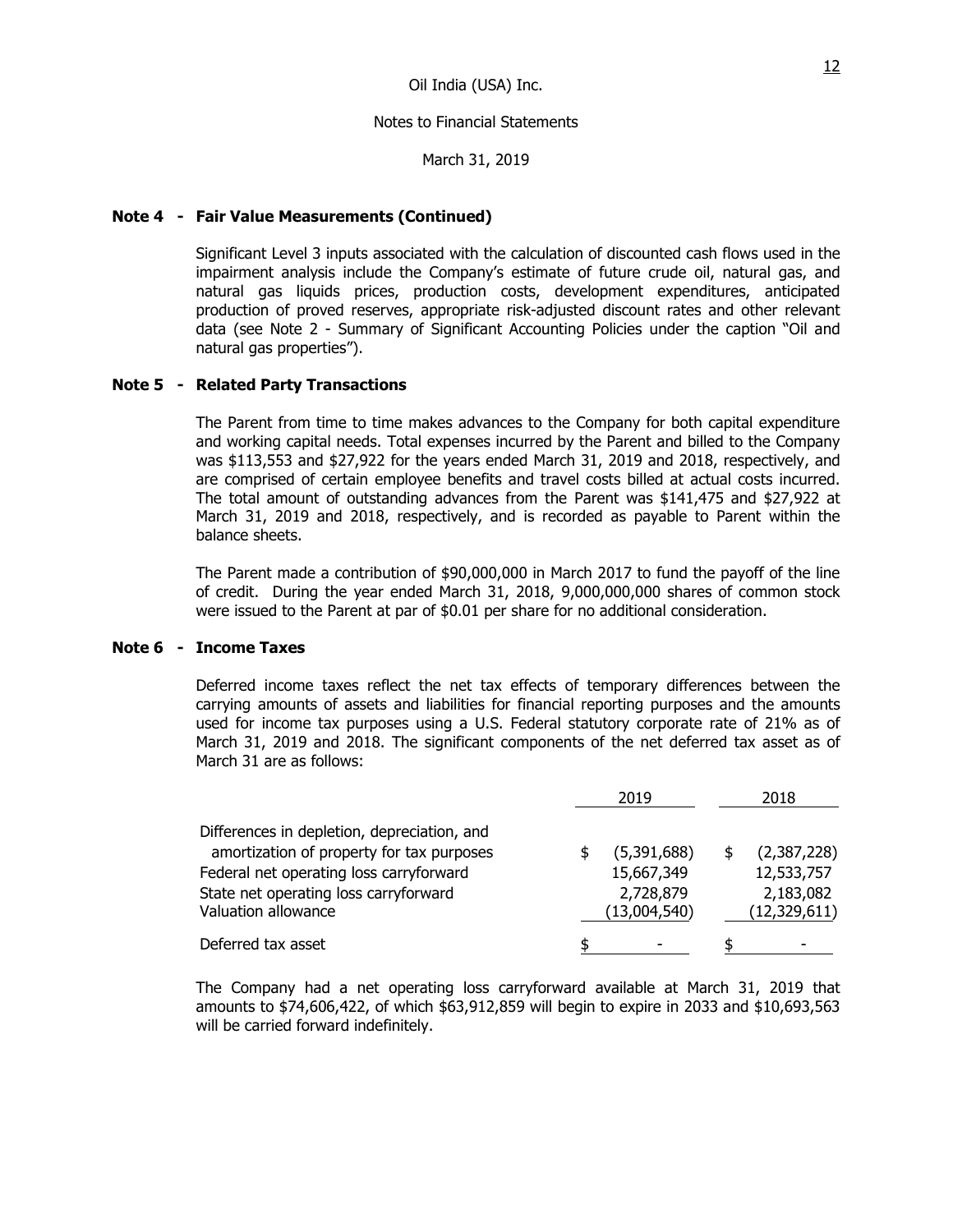March 31, 2019

# **Note 6 - Income Taxes (Continued)**

Income tax expense differed from the amount computed by applying the U.S. federal income tax rate of 21% to pretax income, as a result of the following:

|                                      | Year Ended March 31, |           |    |             |
|--------------------------------------|----------------------|-----------|----|-------------|
|                                      |                      | 2019      |    | 2018        |
| Income tax benefit at statutory rate | \$                   | 564,850   | \$ | 2,216,889   |
| State tax benefit                    |                      | 88,230    |    | 190,621     |
| Prior year true-ups                  |                      | 3,746     |    |             |
| Tax rate change                      |                      |           |    | (6,676,313) |
| Other                                |                      | 18,103    |    |             |
| Valuation allowance                  |                      | (674,929) |    | 4,268,803   |
| Total tax expense                    |                      |           | \$ |             |

As a result of the timing of the enactment of the TCJA, which went into effect on December 31, 2017, the Company included tax expense of \$6,673,313 resulting from the impact on net deferred tax assets of the change in the Federal tax rate from 35% to 21% as of March 31, 2018. The Company recorded an adjustment to the valuation allowance for a similar amount providing for an overall impact on tax benefit of nil resulting from this Federal tax rate change.

# **Note 7 - Equity Transactions**

The Parent made a contribution of \$90,000,000 in March 2017 to fund the payoff of its line of credit. The contribution was recorded as additional paid in capital.

On March 26, 2018, the Company increased the number of authorized par value \$0.01 common shares from 3,500,000,000 shares to 12,000,000,000 shares. Simultaneously, for no additional consideration, the Company issued to its parent in the aggregate 9,000,000,000 additional common shares.

In accordance with ASC Topic 505-20 Stock Dividends and Stock Splits, the number of additional shares issued without additional consideration can be so great it has, or may reasonably be expected to have, the effect of materially reducing the share market price. In such a situation, the substance of the transaction is that of a stock split and in accordance with ASC 505, this transaction has been accounted for accordingly and all historical per share amounts in this report have been adjusted to reflect the impact of this transaction.

# **Note 8 - Commitments and Contingencies**

In the normal course of business, the Company is subjected to claims, legal actions, contract negotiations, and disputes. The Company is subject to contingencies as a result of environmental laws and regulations. The Company provides for losses, if any, in the year in which they can be reasonably estimated. In management's opinion, there are currently no such matters outstanding that would have a material effect on the accompanying financial statements.